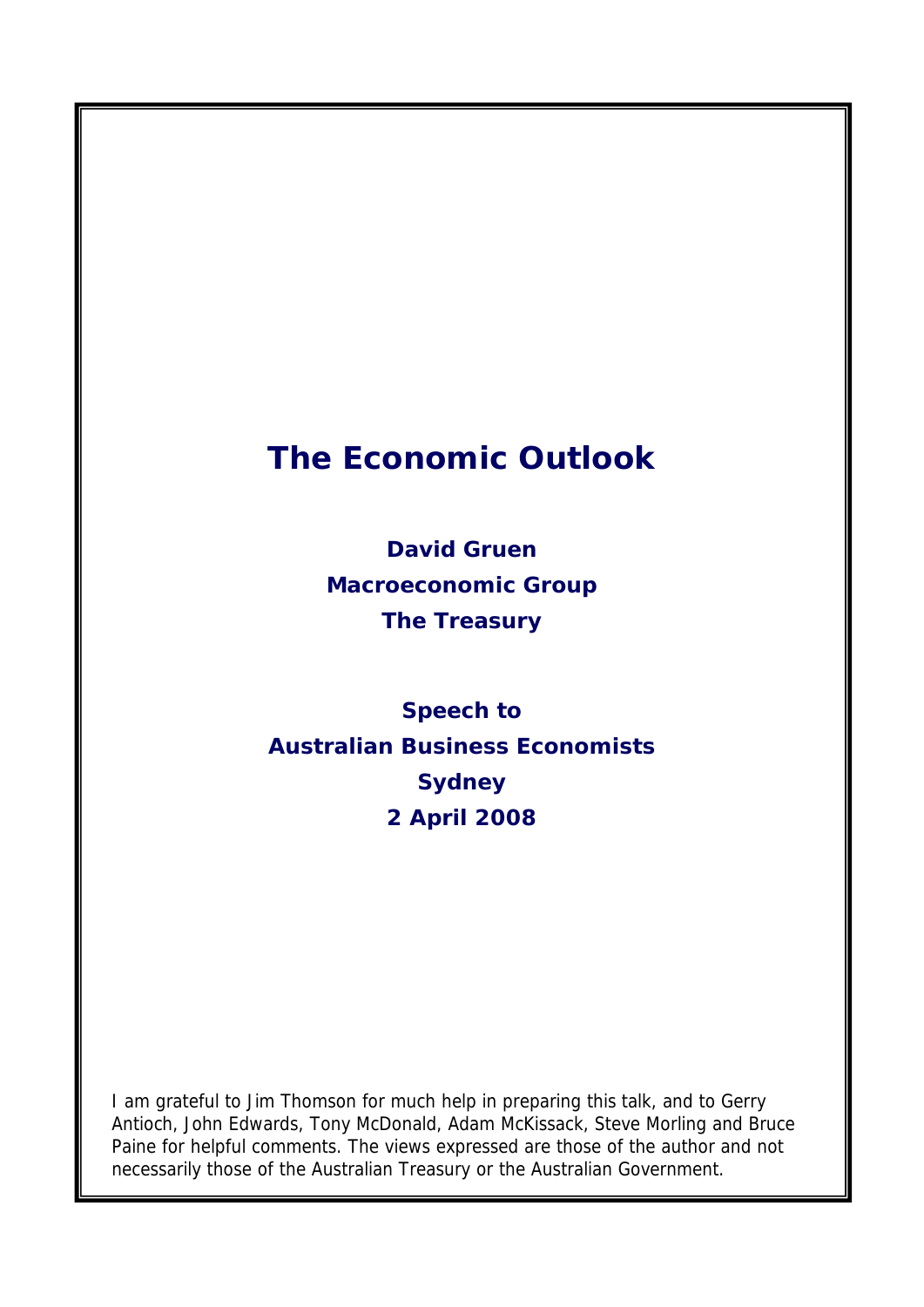# **Introduction**

Thank you for the opportunity to speak to you today.

It is a pleasure to be again addressing the Australian Business Economists. I am reminded of the last time I spoke to you, at the Australian Business Economists Forecasting Conference in October 2006, about eighteen months ago.

At that time, the topics I addressed were the rapid cooling of the US housing market, and the continuing strong growth in China and its implications for Australia's resource sector and terms of trade. Sound familiar? I am also going to talk about those topics today.

I have found it instructive to re-read the speech I gave eighteen months ago. At that time I was reasonably optimistic that the rapid cooling of the US housing market that was underway would probably not lead to anything worse than a slowing in US economic growth. That is not my assessment today.

And it is particularly revealing, and humbling, to note that my speech eighteen months ago does not contain the term 'sub-prime'. While there were some wise heads at the time warning about developments in the US sub-prime mortgage market (most notably Ned Gramlich, Governor at the Board of the US Federal Reserve from 1997 to 2005) those warnings were not yet prominent in the mainstream analysis of the US macroeconomic outlook that I had read.

At the risk of plagiarising Donald Rumsfeld, it is sometimes the things you don't know you don't know that turn out to be of crucial importance. And it is also what makes macroeconomic forecasting as difficult, and as fascinating, as it is.

Today, my task is to give a broad overview of the developments likely to have a material impact on the Australian macroeconomy, and macroeconomic policy, over the next year or so.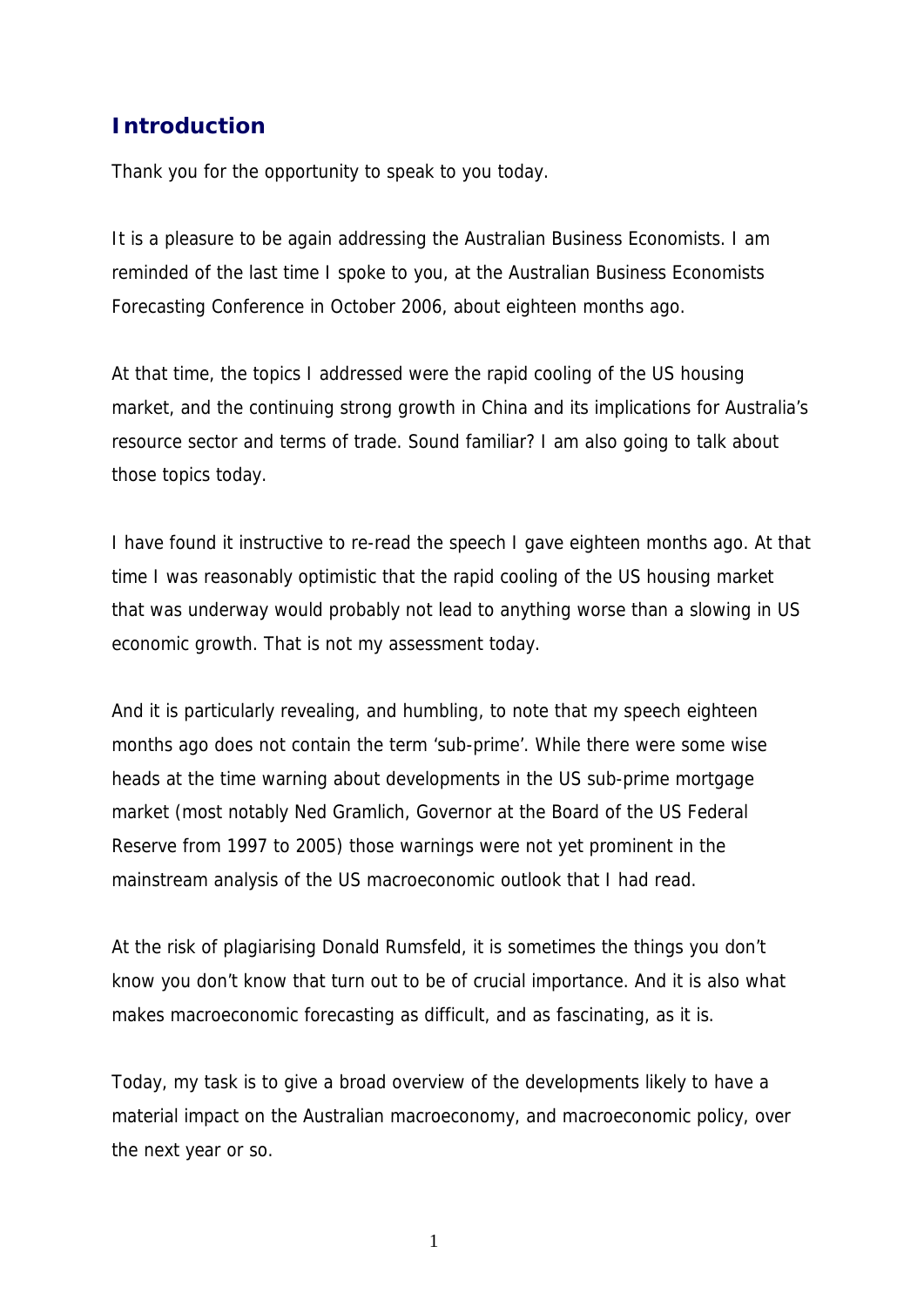Let me begin with international developments.

### **The slowdown in the United States**

World economic growth is expected to slow from the high rates experienced in 2007, reflecting the sharp slowdown in the US economy, and the associated slowing in the rest of the developed world. The outlook for 2008 is for global growth around or a little below trend, supported by continuing strength in the large developing economies. This is a relatively benign central forecast, but global economic risks have obviously become more pronounced and represent a clear risk for the Australian economy.

Thus far, the major dampening influence on US growth has been the huge contraction in housing construction, reflecting the unwinding of an oversupply of houses. Data on building permits (Chart 1) as well as housing starts and new home sales all suggest that residential investment has yet to bottom out.



## **Chart 1: The US Housing Market**

#### **Building Permits The Construction House Prices**



Source: Bureau of Economic Analysis, Census Bureau Source: Case-Shiller 10-City House Price Index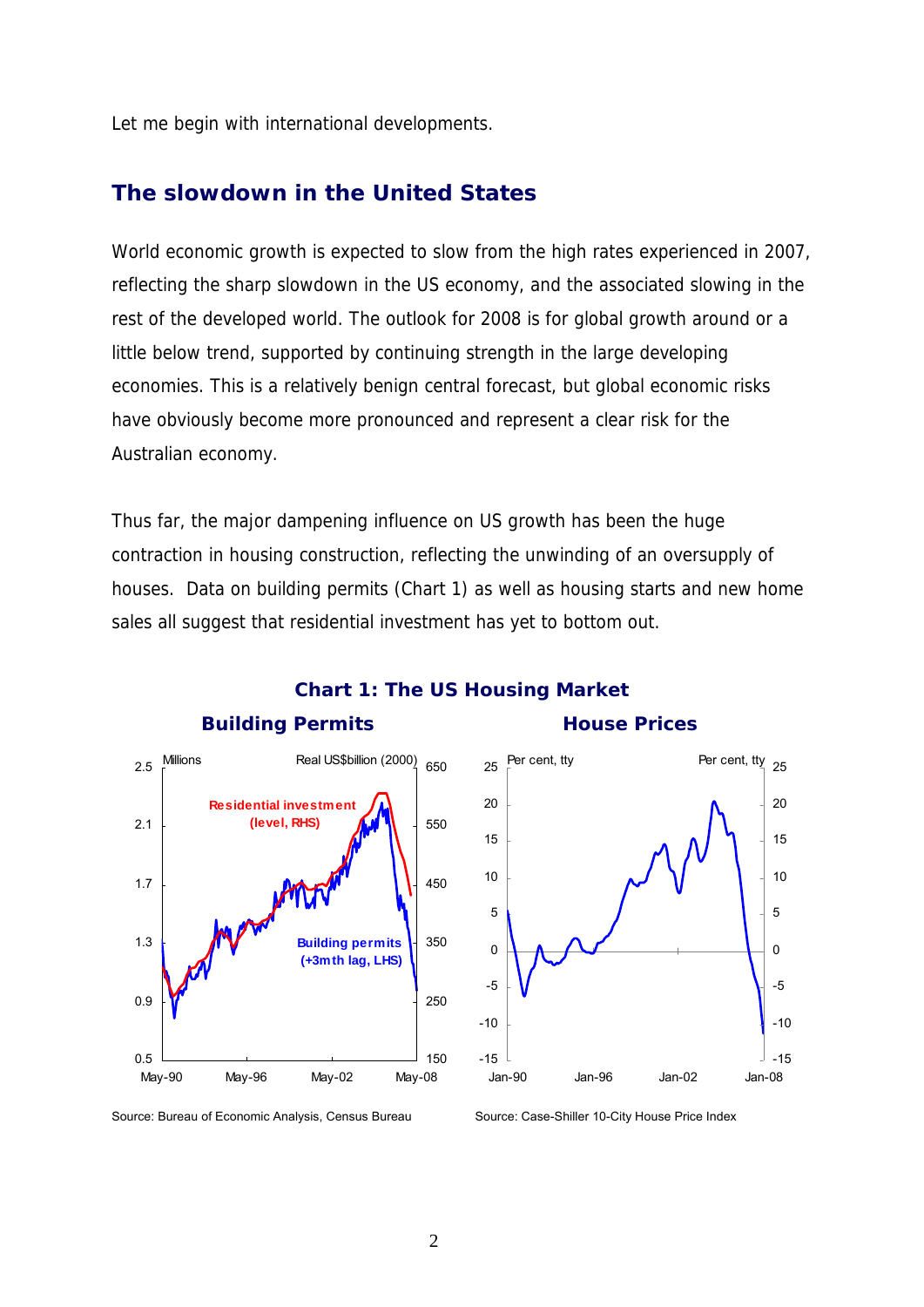The construction downturn is being exacerbated by rising mortgage default rates, particularly in the sub-prime sector, and house prices that are now falling quite rapidly (Chart 1). This, along with other adverse developments, is feeding into a significant slowing in consumption growth.

Non-farm employment in the US has started to fall in recent months, and the unemployment rate has been rising since the middle of 2007. At least thus far, the deterioration in the US labour market appears to be occurring more gradually than in the early 2000s (Chart 2). Notwithstanding this, it is clear that US economic growth has slowed sharply and many commentators think that the US is currently either in recession or close to it. The question is now: for how long is this sharp slowdown likely to persist?



#### **Chart 2: The US Labour Market**

None of us can give a confident answer to that question, but we can at least examine the factors that will have a material influence on the outcome.

Source: Bureau of Labor Statistics and Ecowin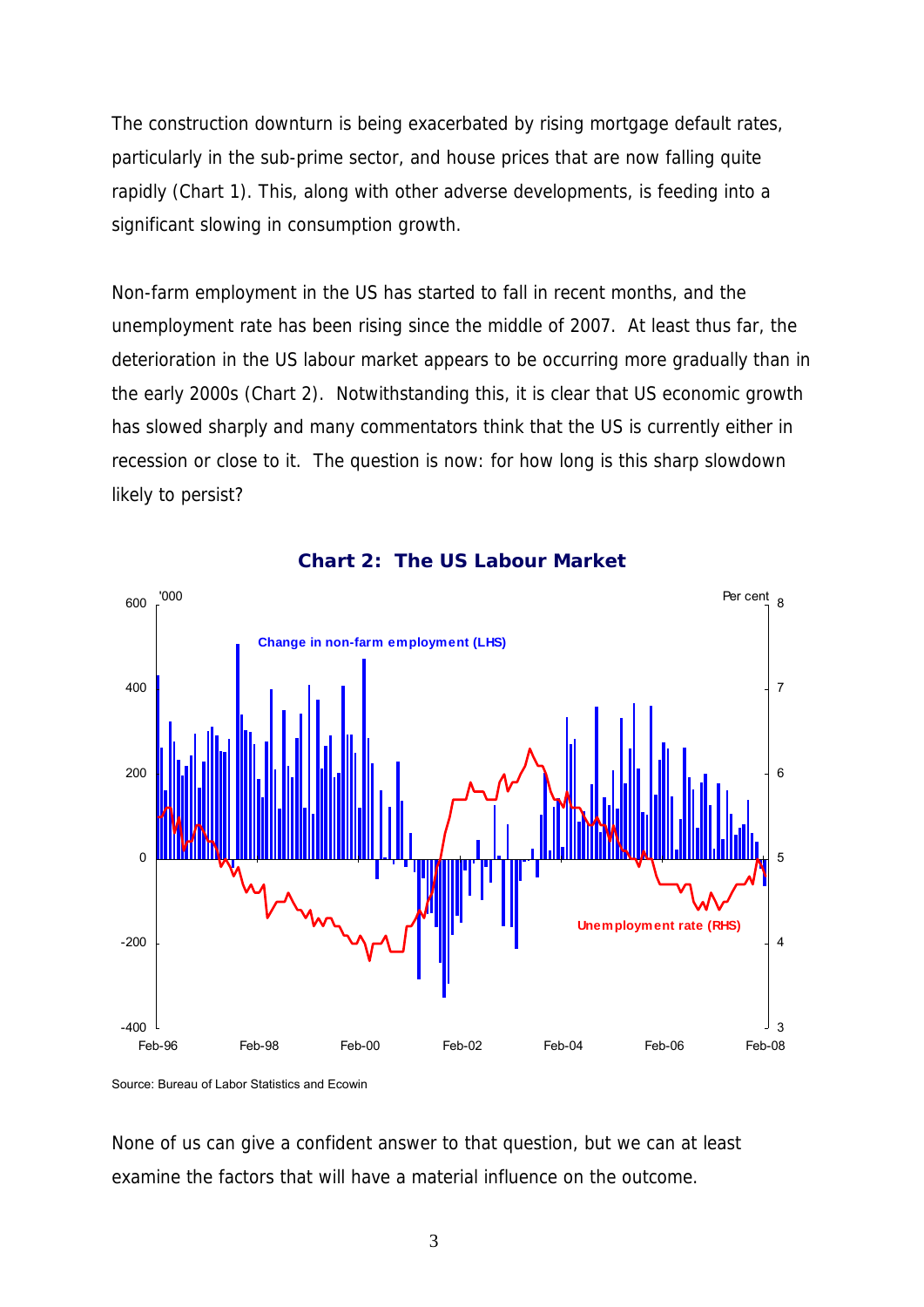The factor most likely to prolong the slowdown is the spread of problems associated with rising defaults in the US sub-prime mortgage market to credit markets around the developed world, and the extent to which this leads to quantitative restrictions on the availability of credit. The Federal Reserve's Senior Loan Officer's Survey on Bank Lending Practices suggests that there had already been a substantial tightening of credit standards in the US by the middle of January, not only for sub-prime and non-traditional mortgages, but also for prime mortgages and commercial loans to medium and large firms.



```
Source: Reuters
```
The drying up of liquidity in financial markets, and the associated sharp rise in spreads, which began in earnest in July-August of last year, is yet to show any convincing signs of abating (Chart 3). Furthermore, the historical record suggests that economic slowdowns that involve significant disruptions to the financial system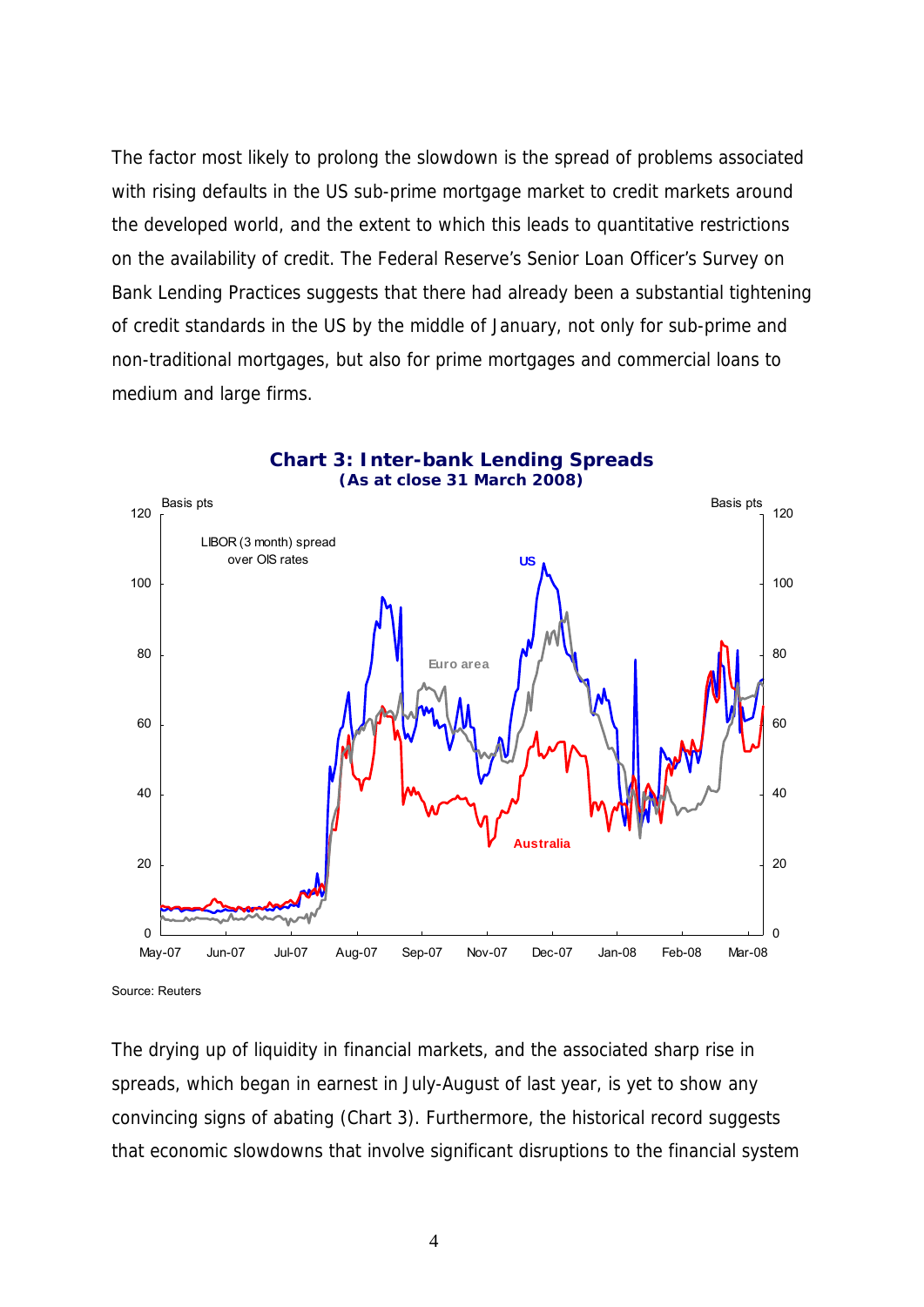and big falls in house prices tend to last longer than those that do not (see Reinhart and Rogoff, 2008).

On the more optimistic side, however, is the energetic response of US policymakers to the gathering economic and financial market problems. With almost unprecedented speed, Congress enacted, and the Administration approved, a fiscal stimulus package equivalent to about 1 per cent of GDP. While counter-cyclical fiscal policy is often viewed with scepticism, this example appears to be both big enough to make a material difference and particularly well-timed.

Having spent much of his distinguished academic career studying the Great Depression, the Federal Reserve Chairman, Ben Bernanke, is acutely aware of the dangers that a serious weakening of the financial system pose for the wider economy. Chairman Bernanke's intellectual background has undoubtedly contributed to the Federal Reserve's determination to move decisively, on a range of fronts, in response to the worsening conditions. The Federal Reserve has cut the Fed funds rate quickly, by 3 percentage points since September 2007, from a cyclical peak of 5¼ per cent to 2¼ per cent. The only time the Fed funds rate has been lower in recent history was following the bursting of the dot-com bubble at the start of the decade, when there were fears of deflation.

As well, the Federal Reserve has taken a series of steps to maintain liquidity in financial markets, and to demonstrate its willingness to prevent the collapse of any financial institution that it judges to be systemically important, even those, like Bear Stearns, beyond the usual purview of financial regulators.

And it is as well to remember that not all parts of the US economy are doing poorly. The continuing depreciation of the US dollar has generated a boom in US exports which, even with the relatively low US export share, is currently contributing about 1 percentage point to through-the-year US economic growth.

 $\overline{5}$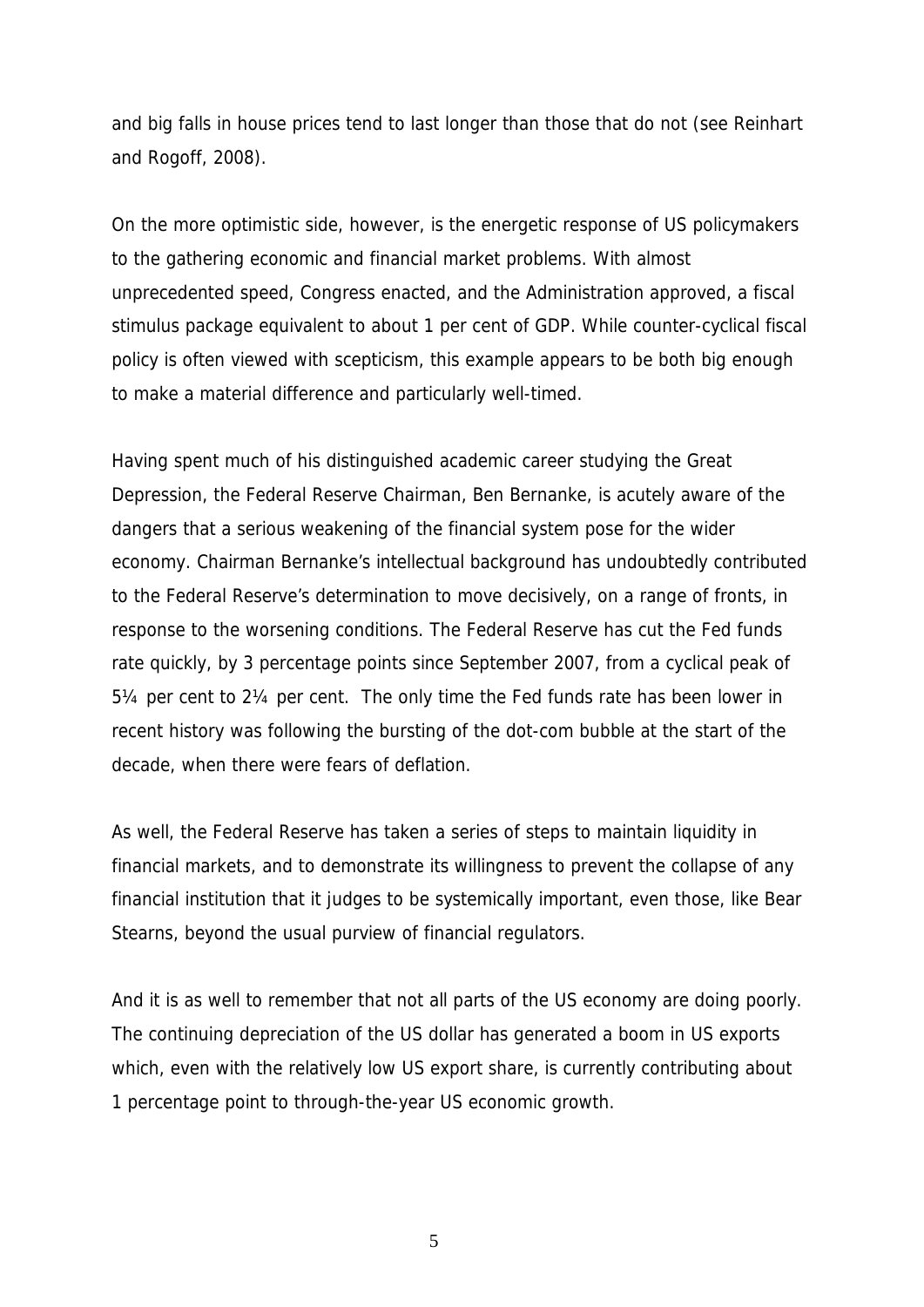## **China, the terms of trade and inflation**

At the same time that economic growth has been slowing sharply in the US, China recorded its fastest growth in over a decade in 2007. Urbanisation and infrastructure development are continuing apace, driving rising demand for energy and raw materials. With rising incomes, consumption growth in China is accelerating.

China is facing an intensification of domestic inflationary pressures, and the authorities are acting to moderate economic growth. Nevertheless, continued strong growth in China is a political imperative, and the Chinese government has ample financial resources to support domestic growth should the US slowdown have a more serious adverse impact than is currently anticipated. Furthermore, the absence of highly sophisticated financial markets in China, as well as the relatively closed capital account, provides considerable insulation from the current financial turmoil, although China will not remain immune from spill-overs that arise from trade linkages with the developed world.

The rapid growth in China has fuelled a global boom in energy and raw materials prices that has benefited major commodity-exporting emerging economies such as Brazil and Russia. India is also expected to continue to grow strongly with strong net foreign investment supporting investment growth and the services sector continuing to expand.

It is a striking illustration of how much the world has changed over the past few decades that the contribution to world growth in 2007 from these four developing economies, Brazil, Russia, India and China (the BRICs) was roughly double the combined contribution from the three largest economic blocks in the developed world: the US, Japan and the Euro area (Chart 4). At this stage, there is every indication that this pattern of relative contributions to world growth will be repeated in 2008.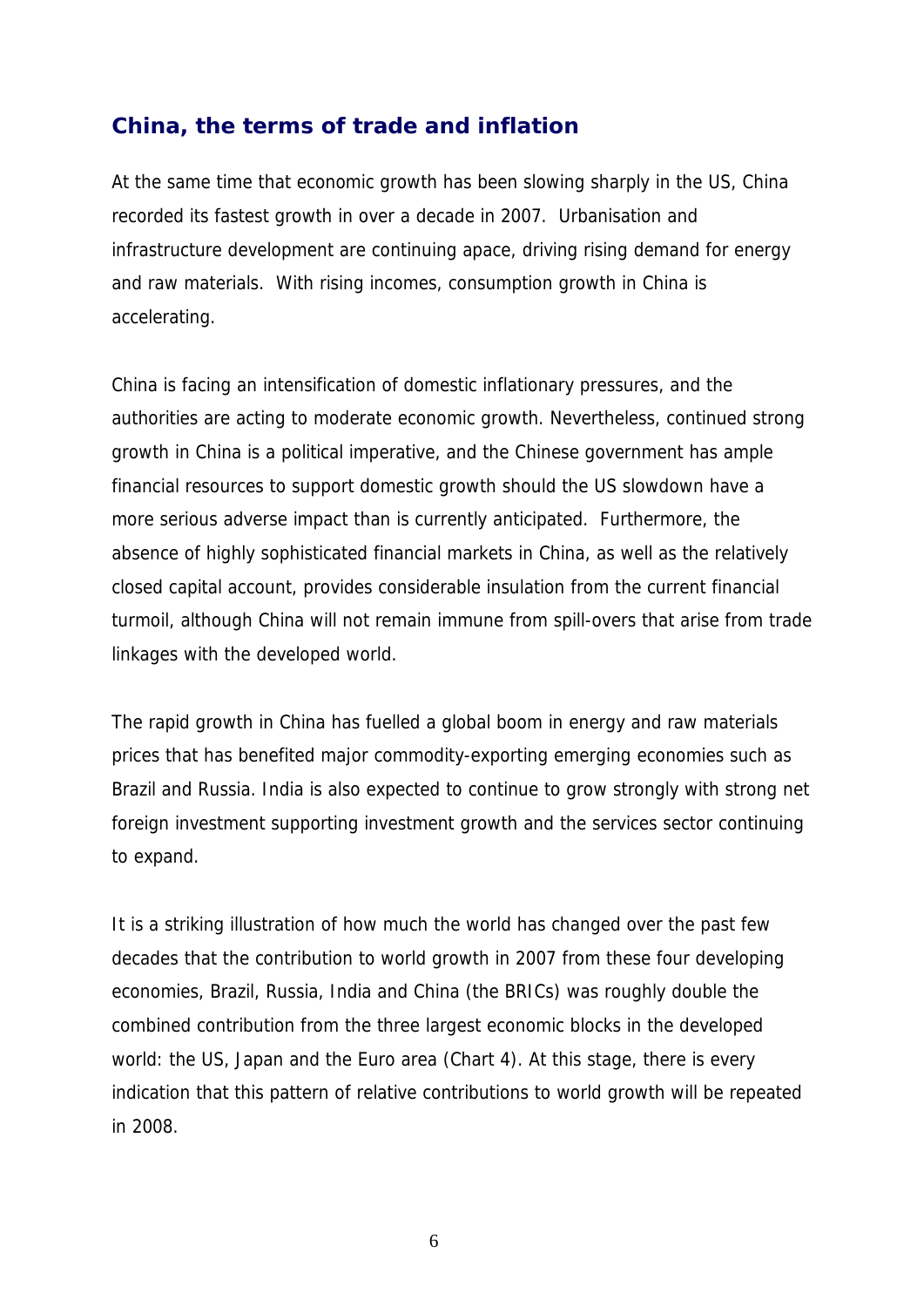

Note: G3 is US, Japan and Euro area; BRICs is Brazil, Russia, India and China. Growth rates use the new World Bank weights released in the IMF January WEO update. Source: International Monetary Fund

Australia has benefited more than any other developed country from the global boom in energy and raw materials prices. Ranking the 30 OECD countries in order of the size of their terms of trade gains over the past five years, Australia is at the top of the list with a rise of 41 per cent, closely followed by Norway, with 37.4 per cent, and then by Canada and New Zealand with rises between 10 and 20 per cent. At the bottom of the list are the commodity importers, South Korea and Japan, who have suffered quite sizeable falls in their terms of trade (Table 1).

It should be little wonder, then, that Australia's macroeconomic circumstances differ so substantially from those of most of the developed world.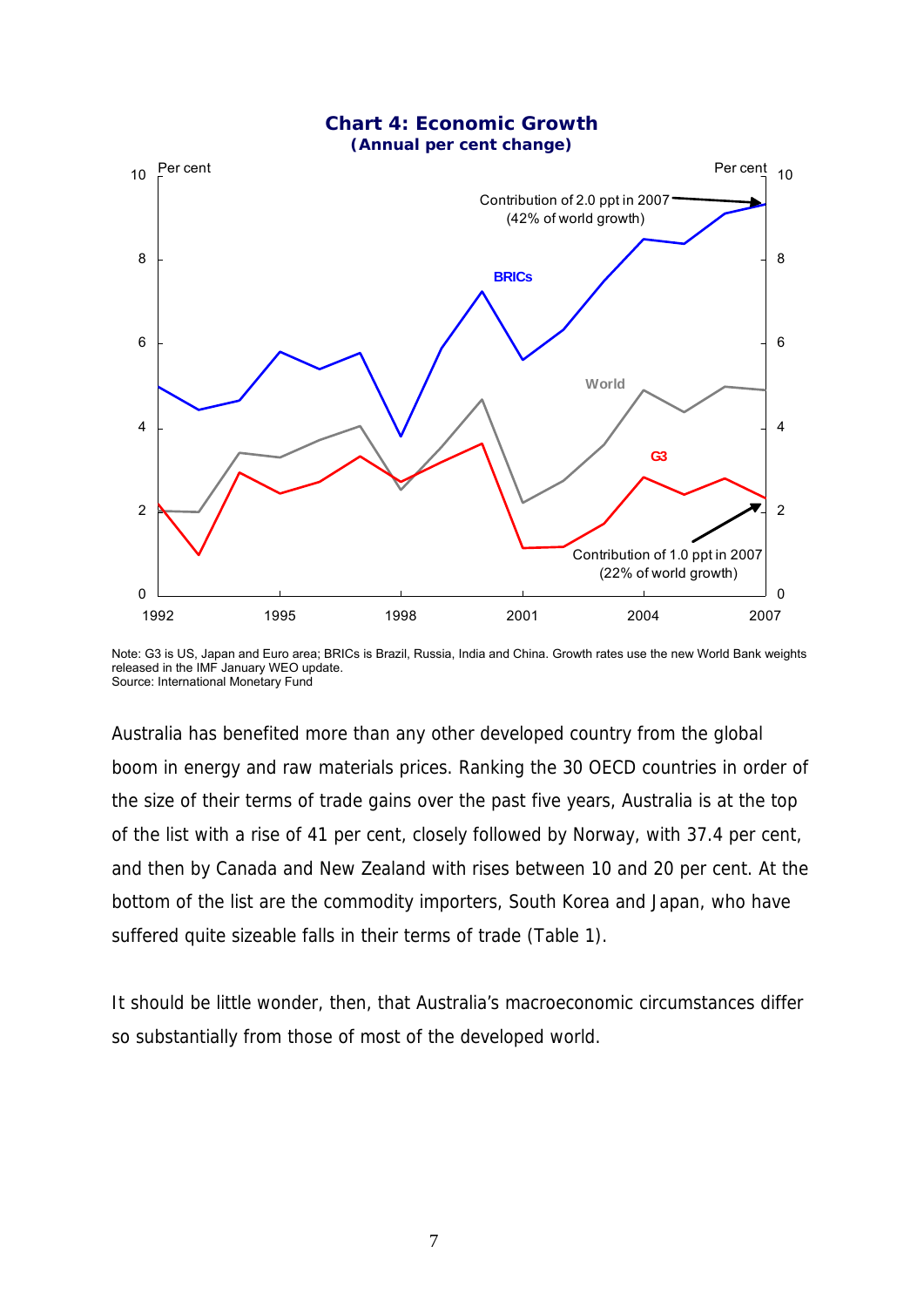#### **Table 1: OECD countries ranked by the size of their terms of trade gains over the past five years (March qtr 2003 to Dec qtr 2007)**

| Australia                      | 41.0        |  |
|--------------------------------|-------------|--|
| Norway                         | 37.4        |  |
| Canada                         | 18.3        |  |
| New Zealand                    | 12.7        |  |
| $\cdots$                       | $\sim 0.01$ |  |
| South Korea                    | $-13.3$     |  |
| Japan                          | $-20.2$     |  |
| Mean for all OECD<br>countries | 2.0         |  |

Percentage change in terms of trade

Source: OECD Economic Outlook, Export and Import Deflators

As a consequence of the big rises over the past five years, Australia's terms of trade are now at their highest level since the wool boom associated with the Korean War at the start of the 1950s (Chart 5).



#### **Chart 5: Australia's Terms of Trade**

Source: ABS Catalogue Number 5206.0 and Reserve Bank of Australia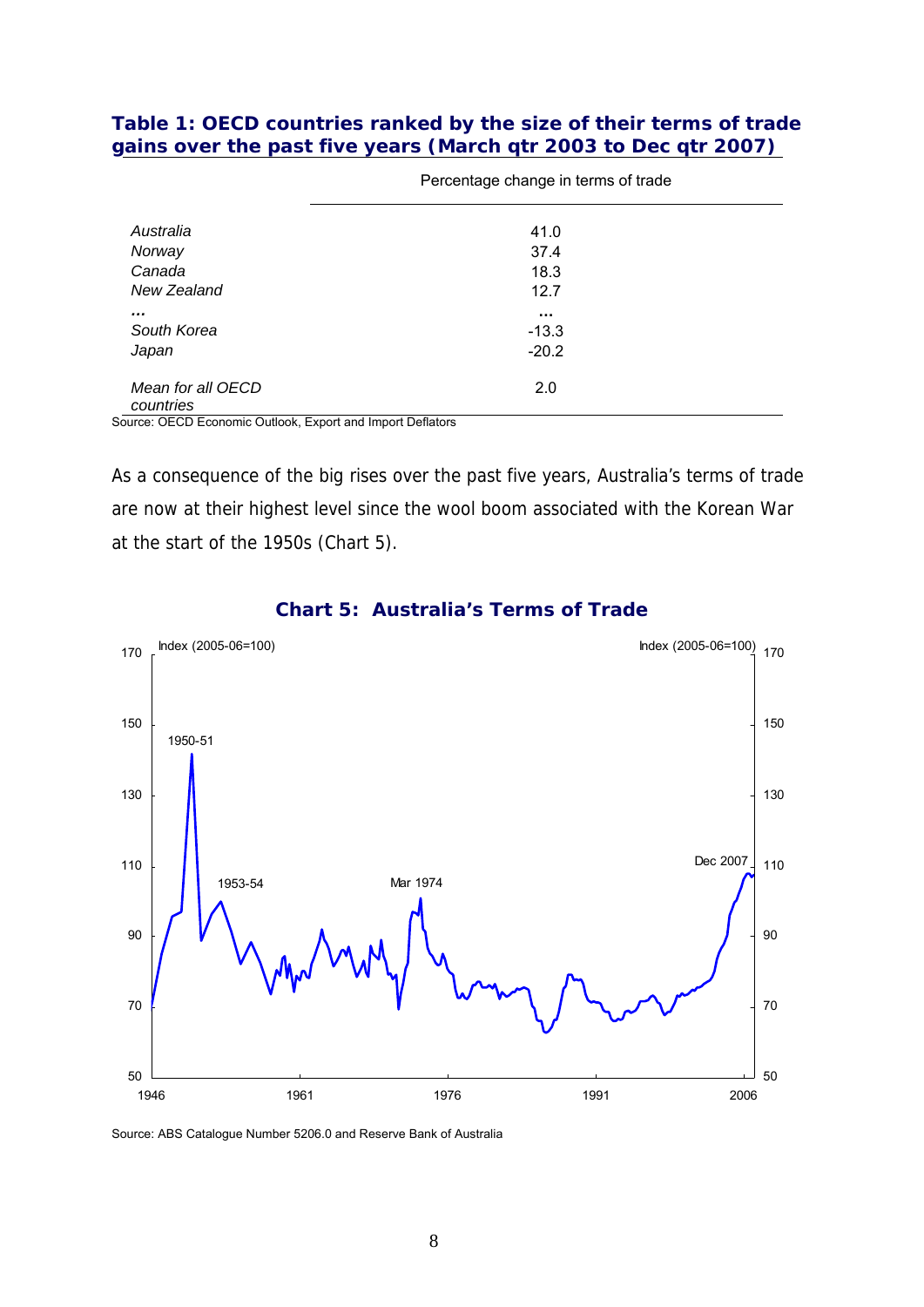And there is significantly more to come. Huge rises in bulk commodity prices are now in prospect for mid 2008. Spot prices for iron ore and coal have risen sharply to be well above contract prices (Chart 6). Recent overseas contract prices settled for iron ore have involved \$US price increases of around 65 per cent, and market analysts are predicting something like a further doubling of \$US coal prices. New Australian contracts for both iron ore and coal are likely to be settled sometime between now and the end of June, and will apply from the beginning of April. By themselves, these could add more than 10 per cent to the terms of trade by the end of the year (Chart 7).



Note: Spot price represents CCCMC spot price for Indian imports.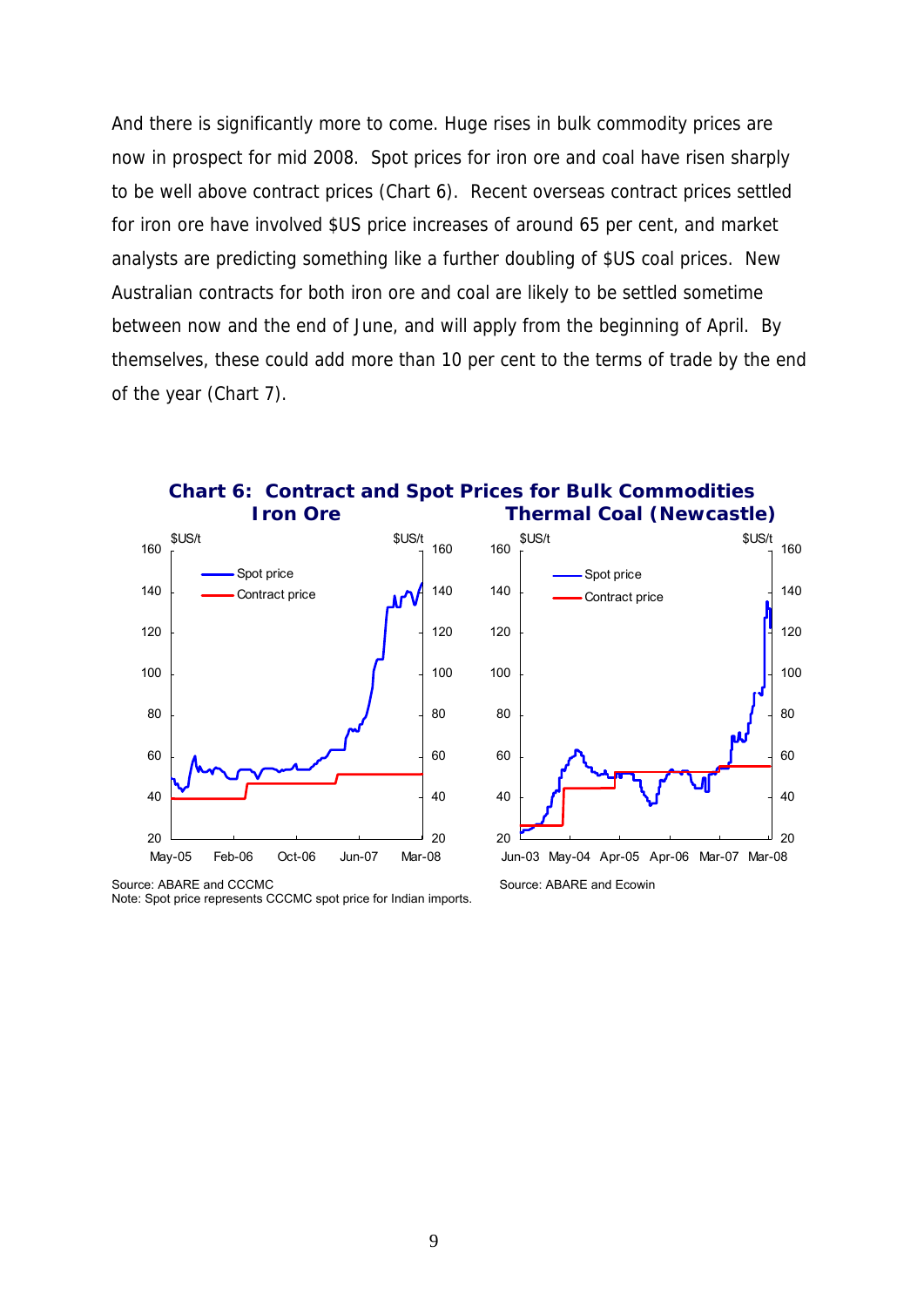

**Chart 7: Estimated Impact of New Iron Ore and Coal Contract Prices on Australia's Terms of Trade** 

Note: Incorporates a doubling in the \$US price of coal and a 65 per cent increase in the \$US price of iron ore Source: ABS Catalogue Number 5302.0 and Treasury

Rises in the terms of trade have contributed to rising capital inflow (and hence a larger current account deficit) and a higher exchange rate. The higher exchange rate plays a shock-absorber role for the domestic economy, imposing restraint on the non-mining export and import-competing sectors of the economy — manufacturing, services and agriculture (though the agricultural sector has been cushioned by rural commodity prices rising faster than non-rural commodity prices over the past year). The higher exchange rate also facilitates the reallocation of labour and capital to higher value uses in the economy.

Even with the higher exchange rate, the further terms-of-trade rises are likely to provide significant stimulus to the Australian economy. They will have direct impacts on the mining sector — leading to even higher profits and a firming up of commitments to investments that are currently in the planning stage.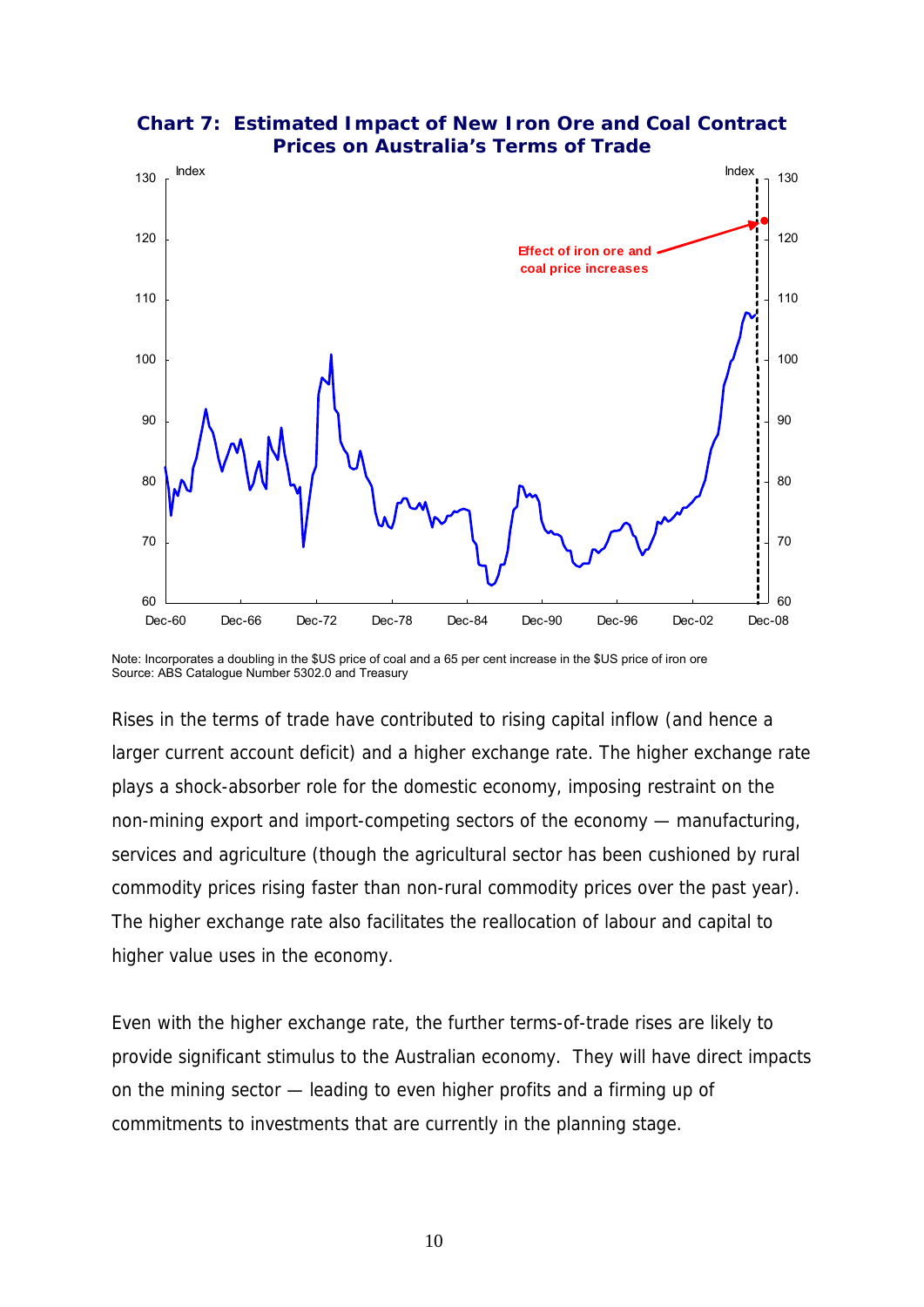

## **Chart 8: Selected Upcoming Mining Projects**

Source: December 2007 Access Economics Investment Monitor (where possible a check has been undertaken)

A feeling for the vast scale of these projects is given in Chart 8. The Chart shows only those projects that have yet to enter the construction phase. Some of the projects are due to be completed over the next couple of years, but some will not begin until early in the next decade. Of course, the continued strength in the terms of trade will act to bring further projects onto the drawing board and, over time, from the drawing board to the construction phase, at which time they will make the most intensive demands on labour and capital as inputs into the projects.

There will be broader effects on the economy as higher investment stimulates employment and wages in a tight labour market. These stimulatory effects will occur even with the Government's commitment to bank any increases in government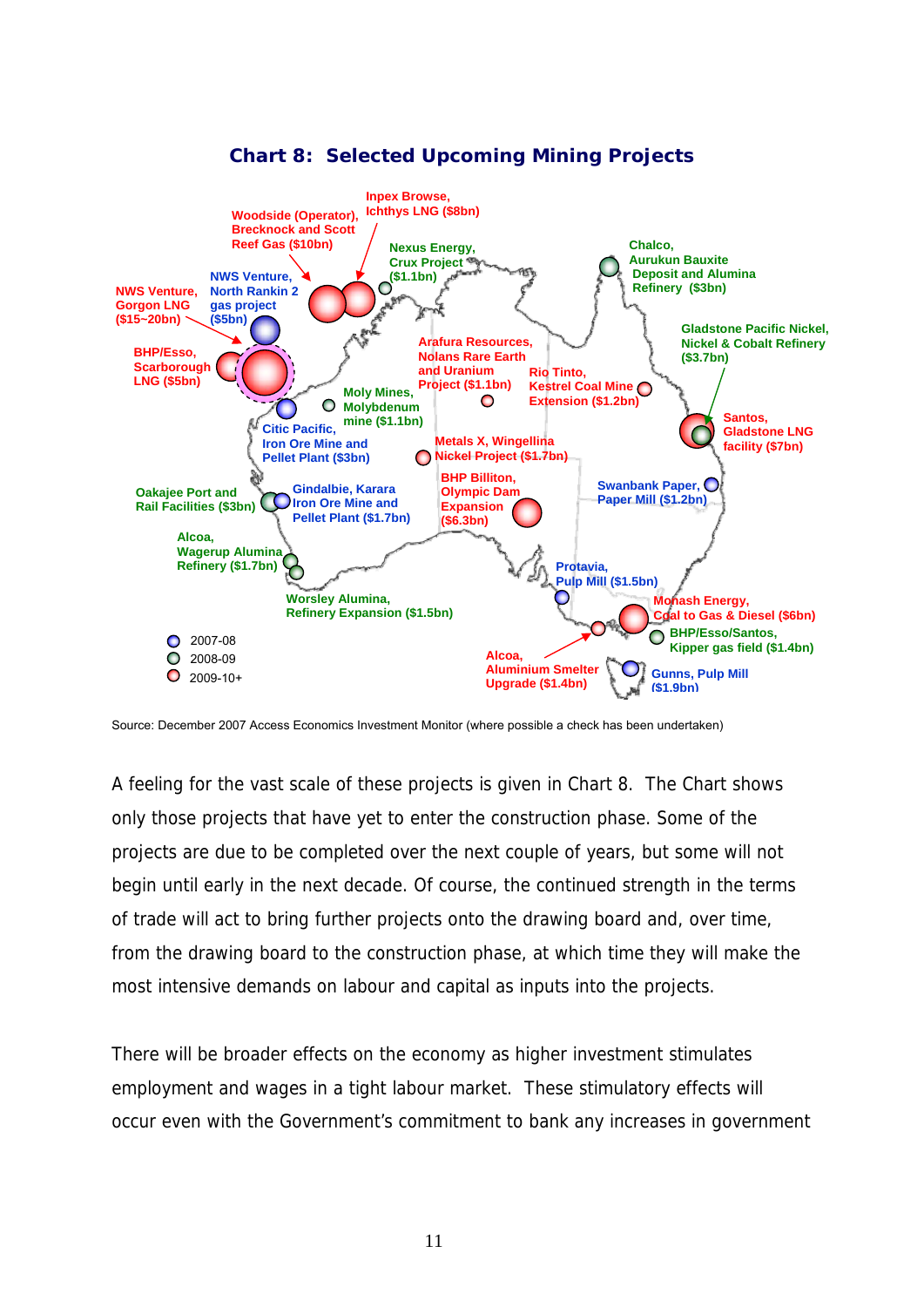revenue associated with the stronger terms of trade. The stimulus will come at a time when inflationary pressures have been building.

Under the medium-term inflation target, the Reserve Bank and the Government agree on the objective of keeping (headline) CPI inflation between 2 and 3 per cent, on average, over the cycle. As is widely understood, headline CPI inflation is subject to considerable short-run fluctuations due to one-off factors, and so the RBA looks to other measures to get a better feel for the rate of core or underlying inflation, particularly the trimmed mean and weighted median, which abstract from the largest price rises and falls in the component series that make up the CPI. Chart 9 shows headline inflation and the average of these two underlying measures over the lowinflation period that began in the aftermath of the early 1990s recession.



**Chart 9: Headline and Underlying Inflation (ex. GST)** 

Note: Underlying inflation is an average of the RBA's trimmed mean and weighted median measures. Source: ABS Catalogue Number 6401.0, Reserve Bank of Australia and Treasury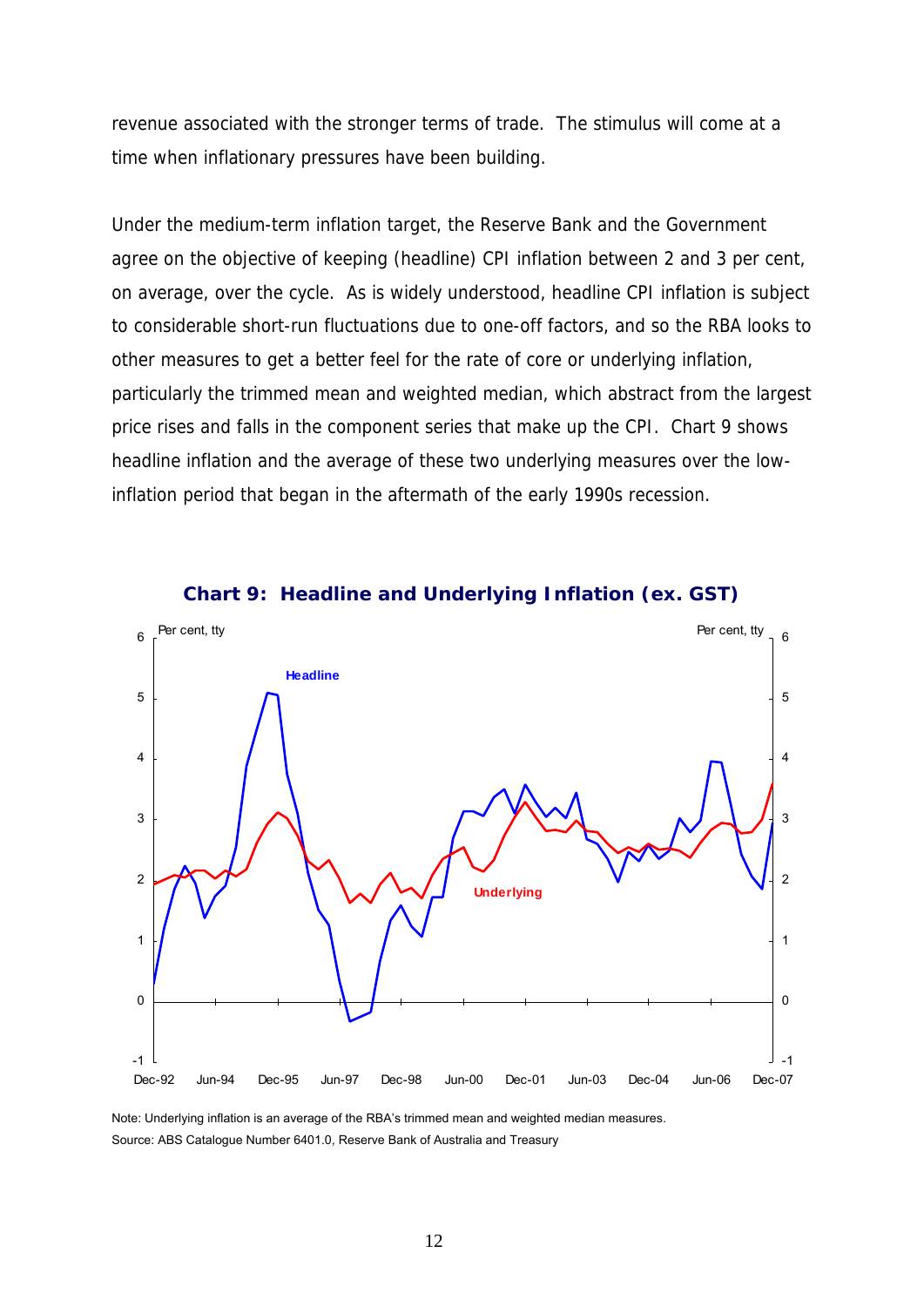With the benefit of the most recent data, it is now clear that underlying inflationary pressures have been building for some time. Over the year-and-a-half from December 2003 to June 2005, underlying inflation (the average of the two measures) was running at an annual rate of 2½ per cent; over the subsequent year-and-a-half from June 2005 to December 2006, it was running at 2¾ per cent, while over the latest year, it has been running at 3.6 per cent.

Inflationary pressures reflect strong demand in the economy, and are currently also being exacerbated by a range of others factors including high oil, food, and financial services prices. Strong demand in the economy is broadly based, with particular strength in business investment (which is near 33-year highs as a proportion of nominal GDP) led by the mining sector. Continuing rises in the terms of trade are contributing to strong domestic demand and strong growth in disposable incomes. This is providing firm support for household consumption, although household saving is also rising. Strong income growth is also supporting strong growth in government revenues, which has been generating strong growth in demand from the public sector.

Strong investment is obviously a favourable development for the economy additional capacity is being built that will raise the economy's growth potential. This will eventually take pressure off inflation, although the current strength of demand and the prospect of further rises in the terms of trade mean that demand pressures are likely to dominate in the near term.

Sustained economic growth has seen the national unemployment rate fall to 4.0 per cent in February this year, its lowest level in 33 years. In the resource-rich states, unemployment has fallen faster and further – to 2.8 per cent in WA and 3.6 per cent in Queensland, but these unemployment rates have been accompanied by unsustainably rapid wage growth in those states (Chart 10).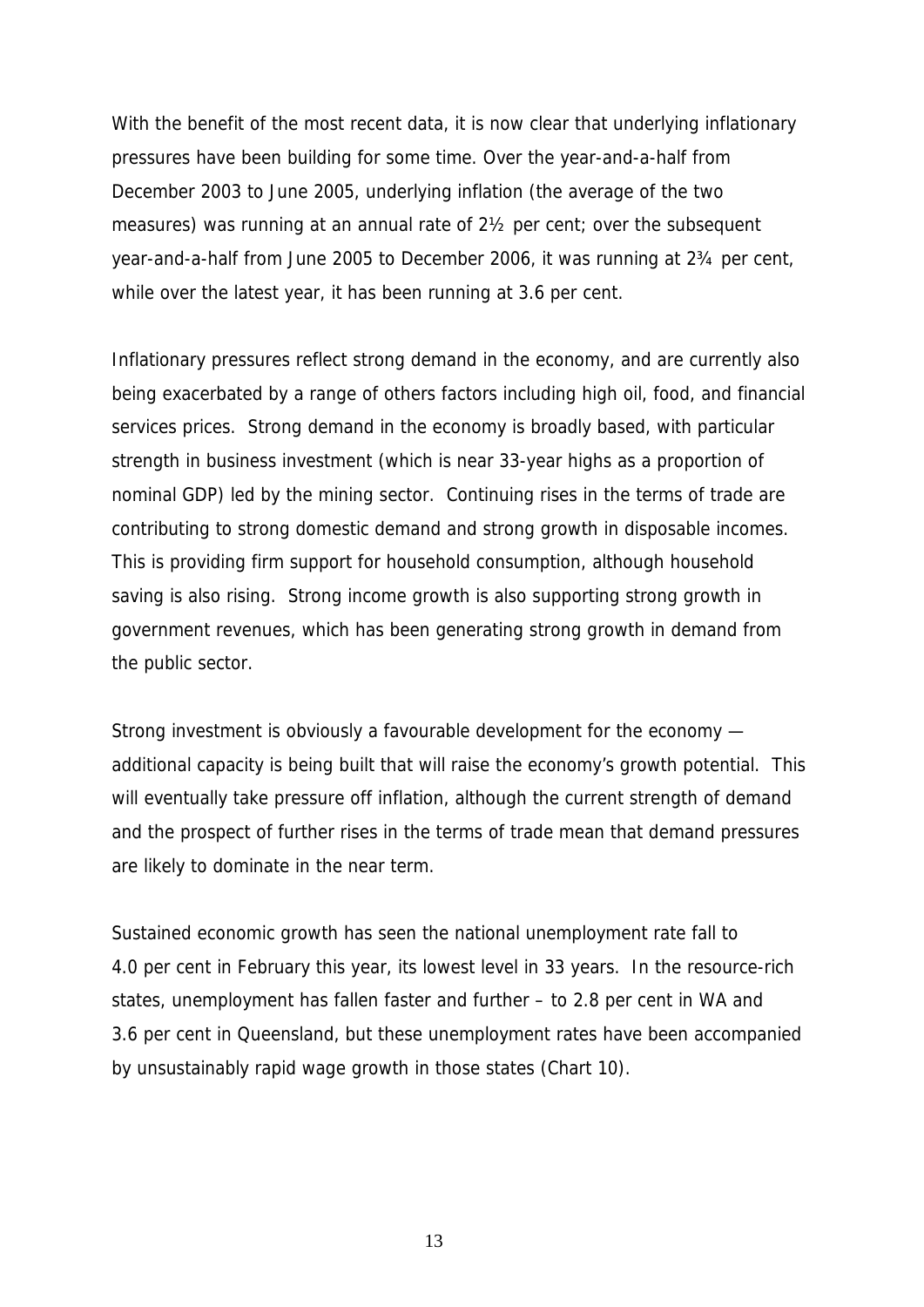



Note: The March quarter 2008 unemployment rate is an estimate based on January and February outcomes. Wage inflation is measured by the Wage Price Index. Source: ABS Catalogue Numbers 6202.0 and 6345.0

To meet rising labour demand, immigration has become an increasingly important source of labour supply. Rapid increases in the number of immigrants in the skill stream have taken some pressure off wages and continued immigration flows will help to meet future labour demand. There are limits, however, to how quickly these migrants can be absorbed into the economy given the associated pressures on demand for housing and public infrastructure. Net overseas migration has added more than 650,000 people to the population in the past five years and on our projections a further 350,000 will be added in the next two years — a net addition of more than one million migrants to a total population of 21 million.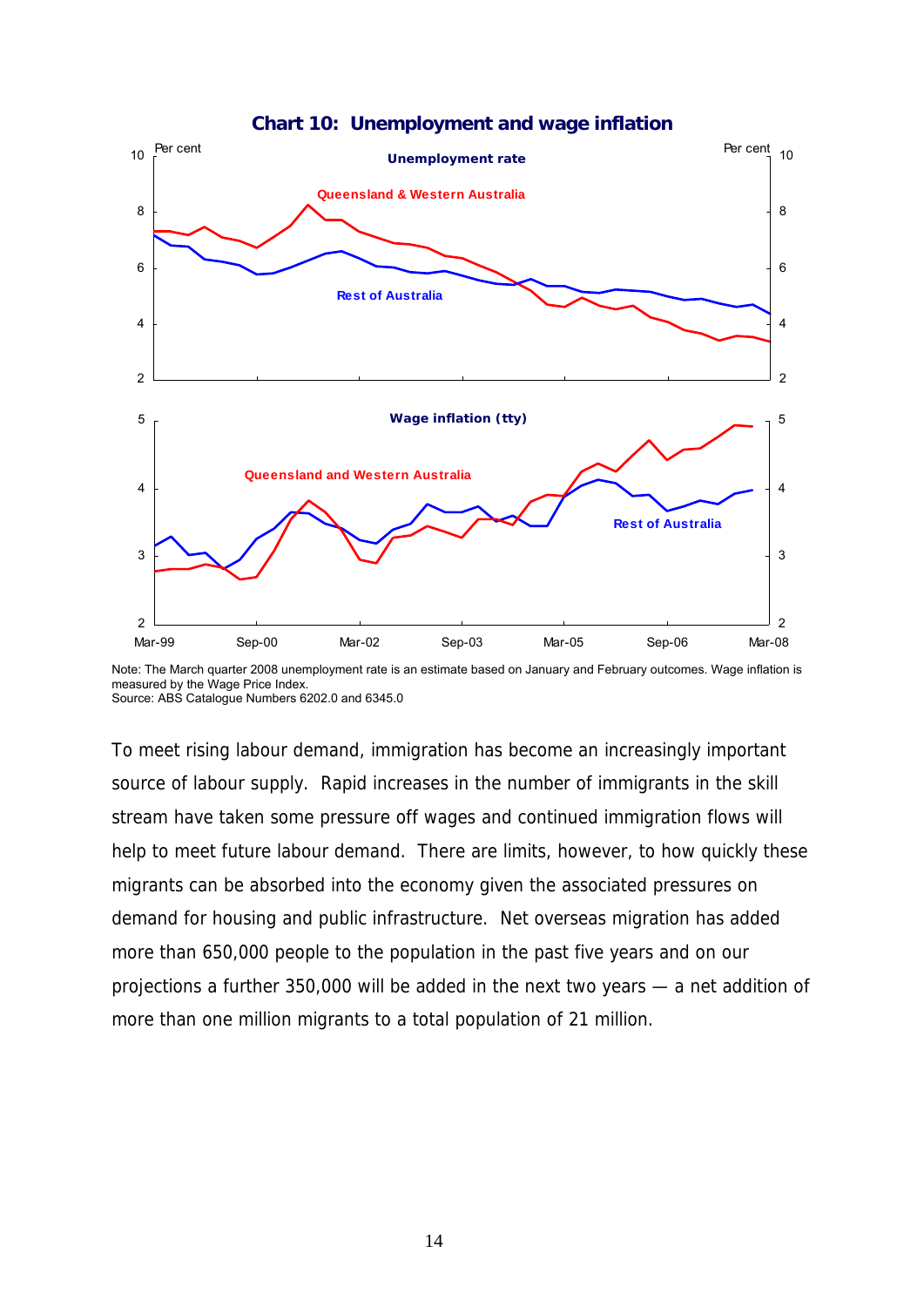## **Implications for macro policy**

The gathering strength in inflationary pressures has prompted a series of interest rate rises by the RBA (Chart 11). Including the rise in the spread between official rates and borrowing rates imposed by Australian financial institutions in response to rises in their borrowing costs, borrowing rates for households and businesses have risen by around 1.3 to 1.4 percentage points since the beginning of August 2007.



**Chart 11: Interest Rates, Inflation and Unemployment** 

Note: The March quarter 2008 unemployment rate is an estimate based on January and February outcomes. Underlying inflation is an average of the RBA's trimmed mean and weighted median measures. The shading shows the previous two tightening phases.

Source: ABS Catalogue Numbers 6401.0, 6202.0, Reserve Bank of Australia and Treasury

This is a significant rise in borrowing rates, especially at a time when households are more highly indebted than ever before, which raises the potency of any given rise in borrowing rates. The ratio of household debt to annual disposable income is now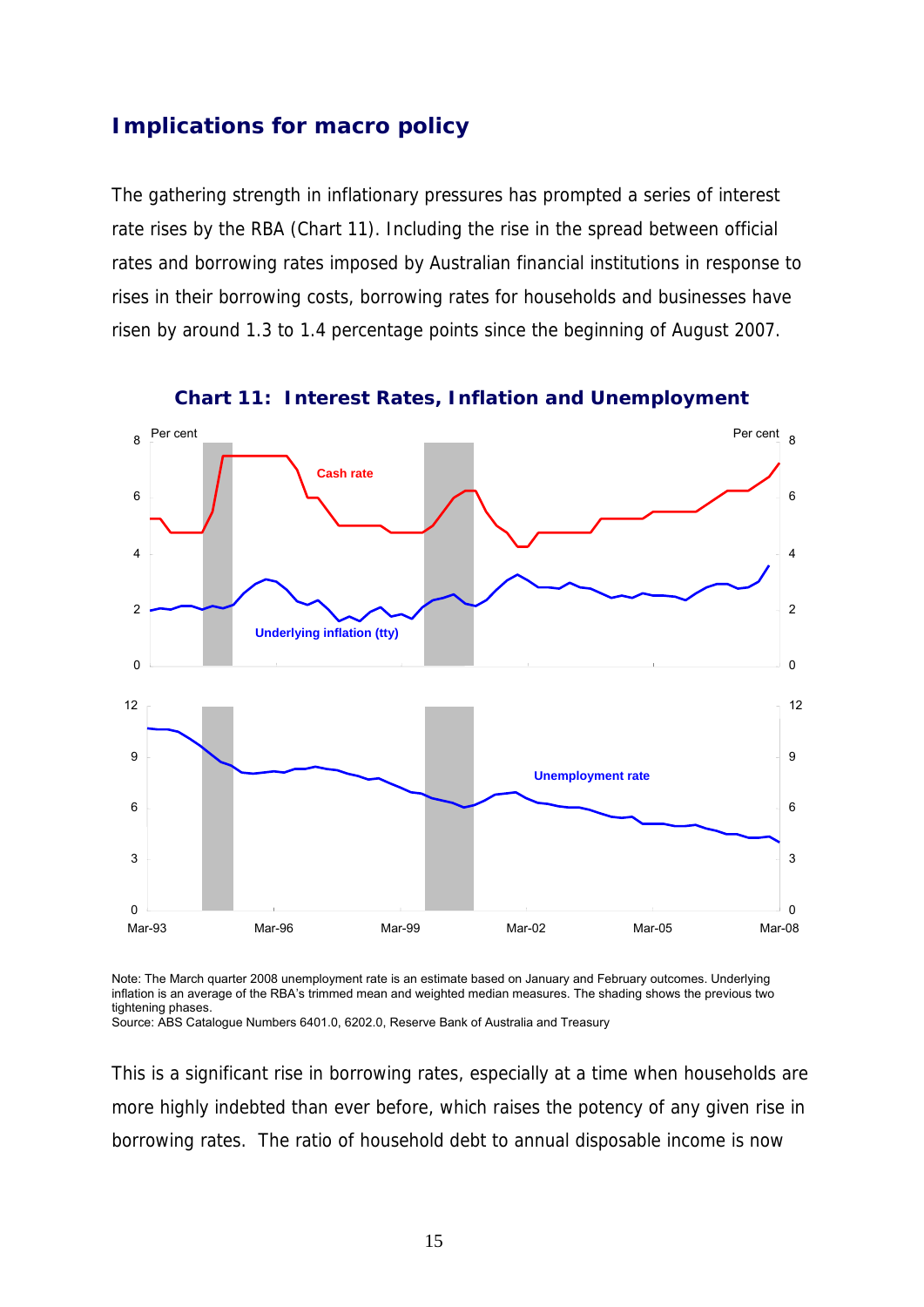around 160 per cent, up from around 100 per cent at the time of the 1999–2000 tightening, and around 65 per cent when interest rates were being raised in 1994.

Monetary policy is often described as a blunt instrument, but in many ways 'blunt' is not a particularly informative adjective. 'Blunt' might lead one to think that monetary policy acts across the economy in a roughly even fashion. In reality, however, monetary policy acts disproportionately on heavily indebted households and firms, and on housing investment. In the current environment, it also acts disproportionately on the non-resource export and import-competing sectors, via the higher exchange rate that goes with higher interest rates.

While monetary policy plays the primary counter-cyclical role in managing the macroeconomy, in the current environment, with a once-in-fifty-year surge in the terms of trade, fiscal policy also has a role to play. Tightening fiscal policy does not reduce the total amount of restraint required across the economy to contain inflationary pressures, but it can spread the necessary restraint more widely, and hence more evenly, taking some pressure off interest rates and the exchange rate. The Government's commitment to a surplus of at least 1.5 per cent of GDP and the banking of revenue surprises represents a discretionary tightening relative to last year's MYEFO of at least 0.3 per cent of GDP, which will assist monetary policy in managing demand pressures and spread some of the adjustment more broadly across the economy.

The aim of this tightening of macroeconomic policy is to slow the economy from its recent pace of growth — which has seen the unemployment rate fall at an average rate of about  $\frac{1}{2}$  a percentage point per annum over the past four years — in order to return inflation gradually to the 2–3 per cent medium-term target band.

Even with tighter macroeconomic policy, we can expect to see the mining sector continue to boom on the back of strong commodity prices, with flow-on benefits to other sectors, particularly construction. Furthermore, recent rains improve the prospect that the farm sector will bounce back from drought. With these sectors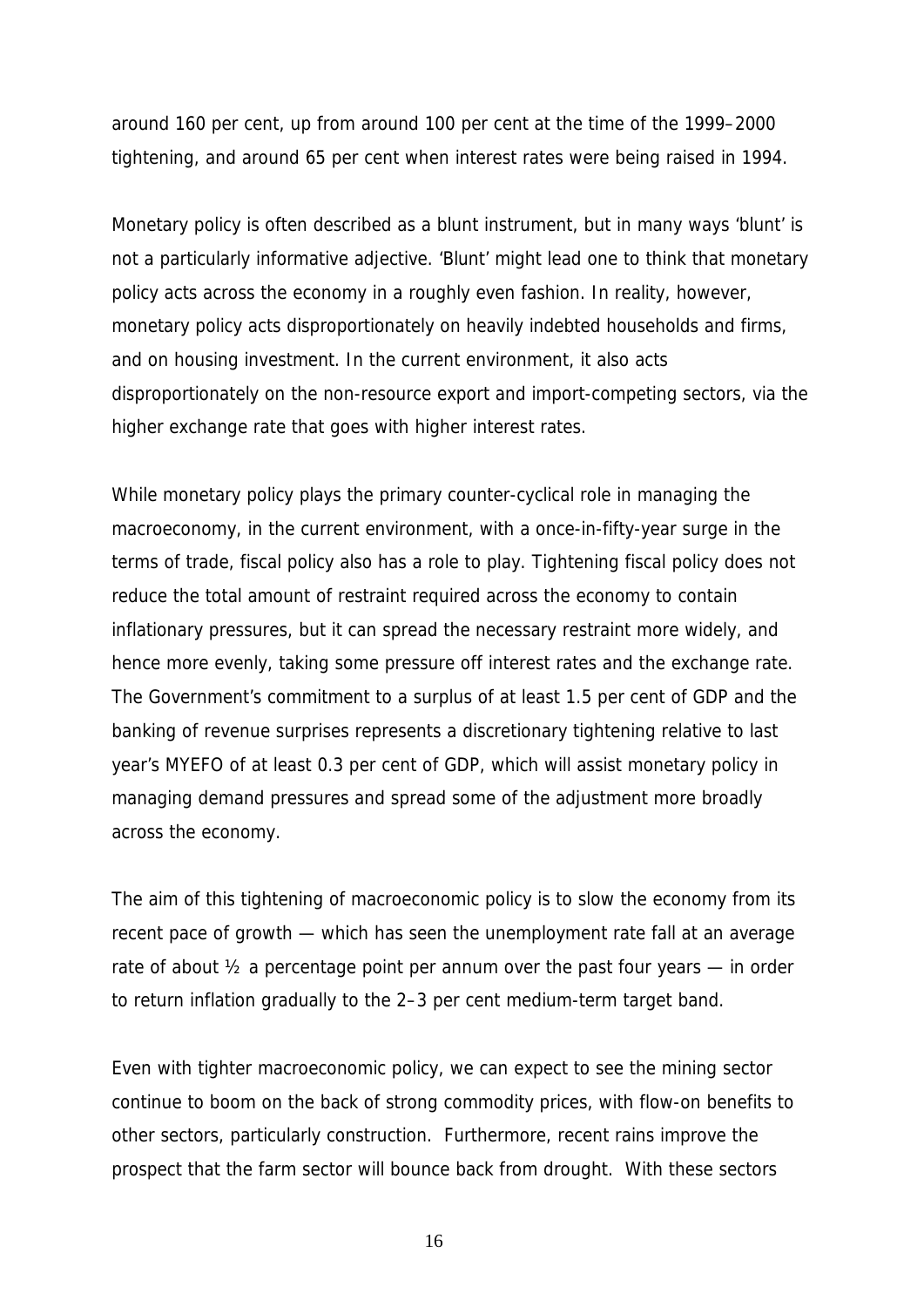expanding briskly, the rest of the economy — that is, the non-mining non-farm economy — will need to grow quite slowly.

The aim, of course, is to achieve a soft landing for the economy overall. Soft landings require careful judgement, but achieving them should not be regarded as beyond the wit of policymakers. In the decade and a half since the introduction of the inflation targeting regime in the early 1990s, there have been two occasions when monetary policy tightening has led to a soft landing. These two occasions were in the periods following the 2¾ percentage point tightening over four months in 1994, and the 1½ percentage point tightening over nine months in 1999–2000.

On the first of these occasions, the unemployment rate, having fallen by about 2¼ percentage points over 1994 and the first half of 1995, rose by about ⅓ of a percentage point over the next eighteen months before beginning to decline again (Chart 11). On the second occasion, the unemployment rate, having fallen at an average rate of about ¾ percentage points per annum between mid-1997 and mid-2000, rose by about 3/4 of a percentage point over the next year. In this case, this was partly due to other factors, including the end of construction for the Sydney Olympic Games and the whipsawing of dwelling investment in 2000 associated with the introduction of the GST in July of that year.